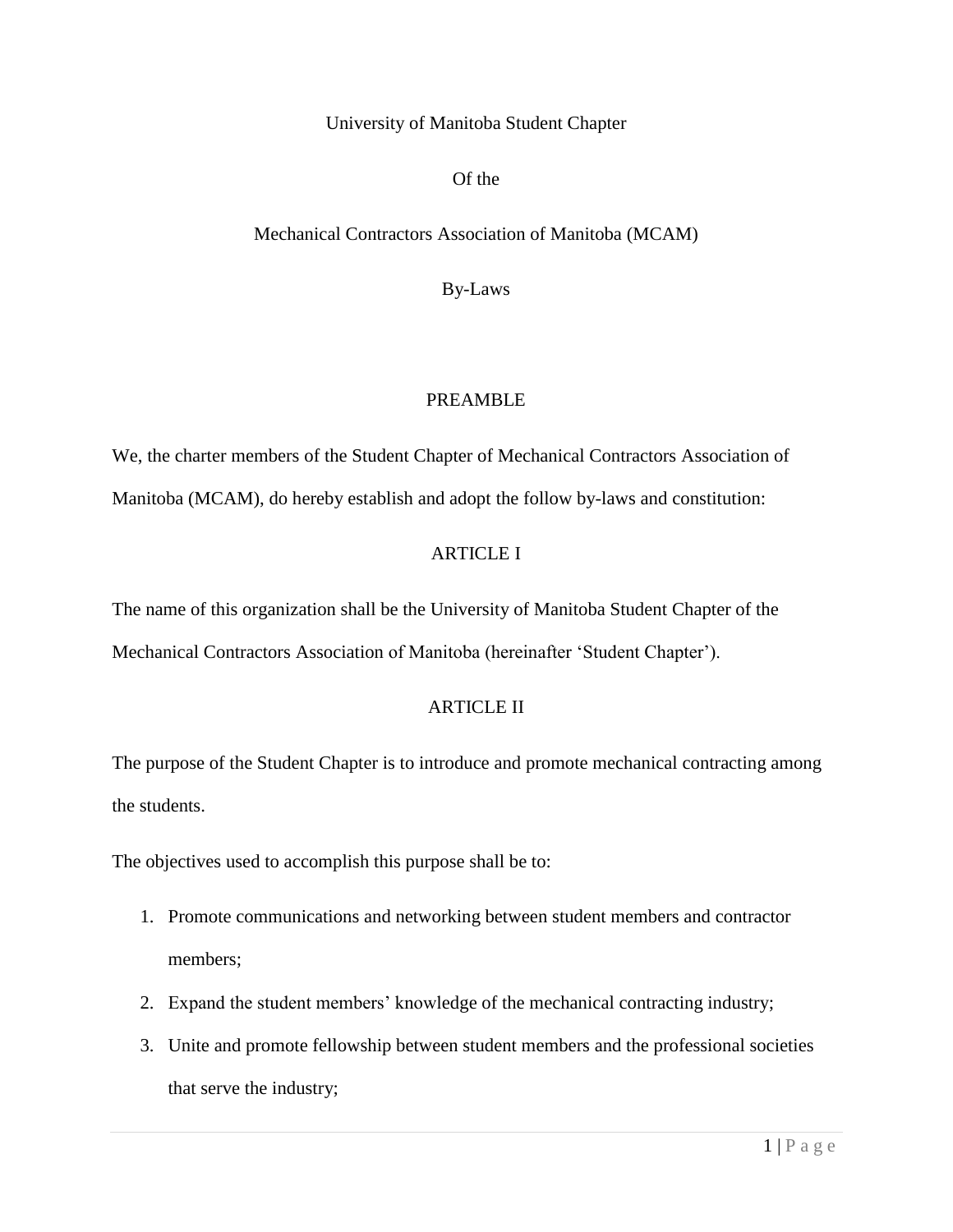- 4. Familiarize students, faculty, and administrators with the professional character and economic impact of the mechanical contracting industry;
- 5. Provide an avenue for community service, where students can give back to the community;
- 6. Provide a way to improve the teaching and facilities at the University of Manitoba, where industry feedback can help improve the quality of education.

## Section I – ELIGIBILITY

- 1. This organization does not discriminate in the selection of members;
- 2. This organization shall consist of at least 4 student members currently enrolled in the Faculty of Engineering at the University of Manitoba. Those who do not meet this qualification will be allowed to participate in any Student Chapter activity, but will not be a voting member, or an elected or appointed officer of the organization.

## Section II – CLASSES OF MEMBERSHIPS

- 1. Student Member: Any student of the Student Chapter who subscribes to the purposes of the organization and signifies their desire to become a member, shall be duly constituted a voting member;
- 2. Alumni Members: Any student who was a Student Member prior to their graduation date is automatically considered an Alumni member, the day following their graduation. Alumni members will not be voting members of the organization;
- 3. Faculty Honorary Members: Faculty honorary membership may be conferred upon University of Manitoba Faculty of Engineering faculty and administrative personnel. Faculty members will not be voting members of the organization;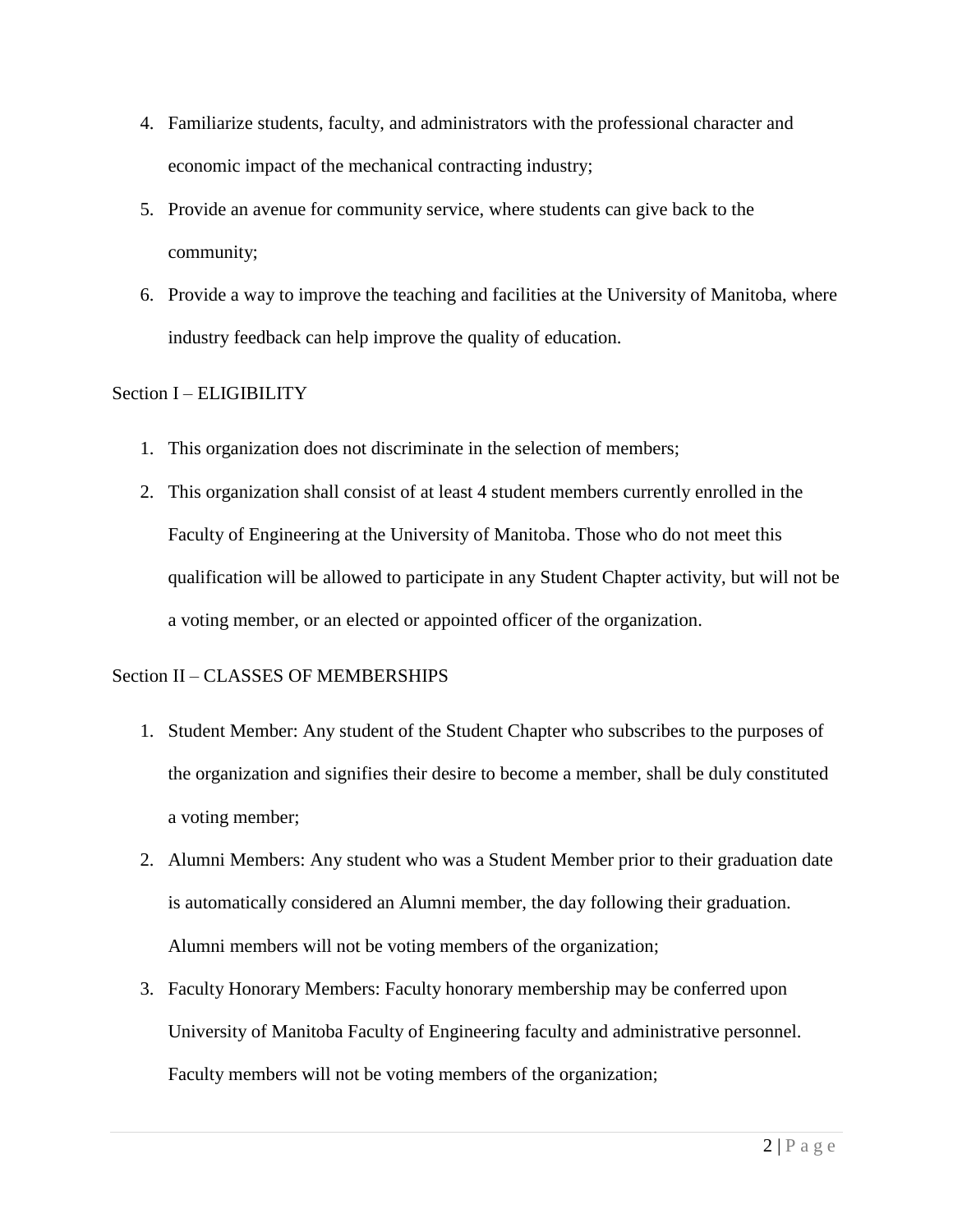4. 4. MCAM Honorary Members: MCAM Board of Directors are honorary members of the Student Chapter and shall appointment a representative to attend Student Chapter meetings. MCAM Honorary Members will not be voting members of the organization.

#### Section III – EXPULSION

1. Any member who discredits the organization may be expelled from the organization by a two-thirds vote of a quorum of the voting members.

### ARTICLE IV

### Section I – Officers

- 1. The student chapter officers shall consist of a president, vice president, secretary, and a treasurer;
- 2. The terms of office for each officer will be May 1 to April 30 of the following year. Should an office be left unfilled, a by-election should be held to fill it.

#### Section II – Duties

- 1. The president shall:
	- a. Act as chair at all meetings of the Student Chapter;
	- b. Determine the dates for and call meetings of the Student Chapter;
	- c. Appoint committees and committee chairs;
	- d. Maintain lines of communications between the Student Chapter and MCAM;
	- e. Work to accomplish the objectives of the Student Chapter;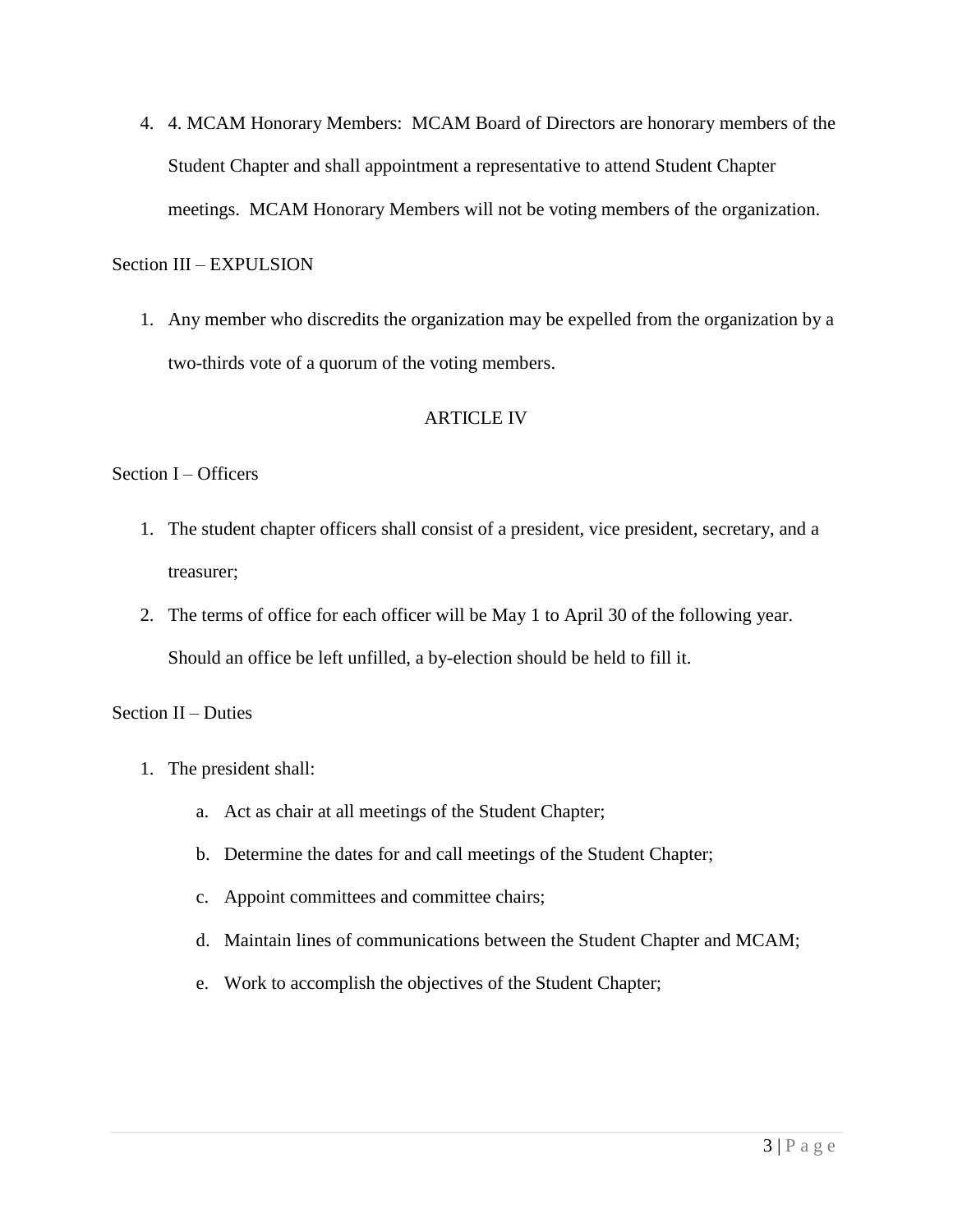- f. Attend MCAM meetings as a representative of the Student Chapter, presenting Student Chapter meeting minutes to the MCAM Board of Directors; seeking advice on Student Chapter Activities;
- g. Be an ex-officio member, or appoint one in their place, of all committees.
- 2. The vice-president shall:
	- a. Act as chair at meetings of the Student Chapter in the absence of the president;
	- b. Communicate information between the Student Chapter and various student groups at the University of Manitoba;
	- c. Assist the president in accomplishing the objectives of the Student Chapter;
	- d. Attend MCAM meetings when the president is unavailable to do so.
- 3. The secretary shall:
	- a. Maintain and provide to all members a list of all Student Chapter members and their contact information;
	- b. Communicate Student Chapter Officer and membership list to MCAM staff for posting on MCAM Website;
	- c. Provide membership with two weeks' advance notice of all scheduled meetings with the exception of MCAM Honorary Members. However, notice of meetings will be sent to the MCAM Representative and MCAM Staff.
	- d. Keep accurate minutes of proceedings at Student Chapter meetings and distribute a written copy to all Student Chapter members within one week of the meeting;
	- e. Maintain a current copy of the By-Laws and make it available to all Student Chapter members;
	- f. Maintain a file of all Student Chapter records.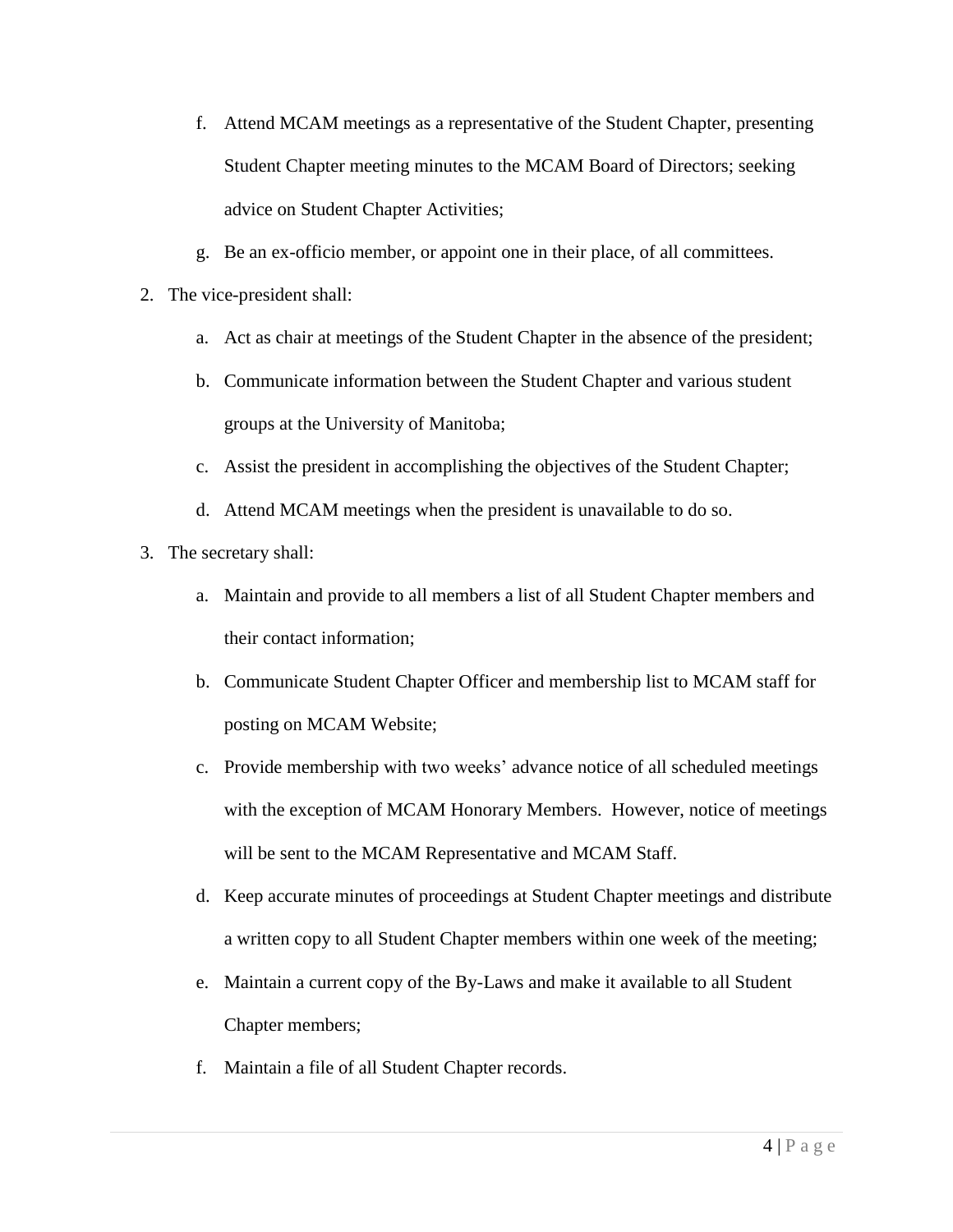- 4. The treasurer shall:
	- a. Maintain an account sheet of all funds and transactions of funds, and be responsible for the whereabouts of the funds;
	- b. Be responsible for paying due accounts, reimbursement accounts, and receivables;
	- c. Be responsible for the collection of chapter dues and any other Student Chapter money matters;
	- d. Report any financial discrepancies and attempted misuse of funds to the proper university and organization authorities;
	- e. Be prepared to report on the Student Chapter's financial standing at every meeting.

### Section III – Elections

- 1. Election Procedure
	- a. Elections will take place by March 31, for positions beginning May 1;
	- b. Voting for officers shall be held by secret ballot, with the candidate who receives the highest number of votes being declared the winner. If only one candidate for the position is nominated, that candidate will be elected by affirmation.
- 2. Qualification of Officers
	- a. Officers shall be elected by, and from among the voting members;
	- b. To qualify for election, a candidate must already be a student member, and must not anticipate leaving the university before their term of office expires.
- 3. Nomination of Candidates
	- a. Any voting member may nominate qualified candidates up until March 24;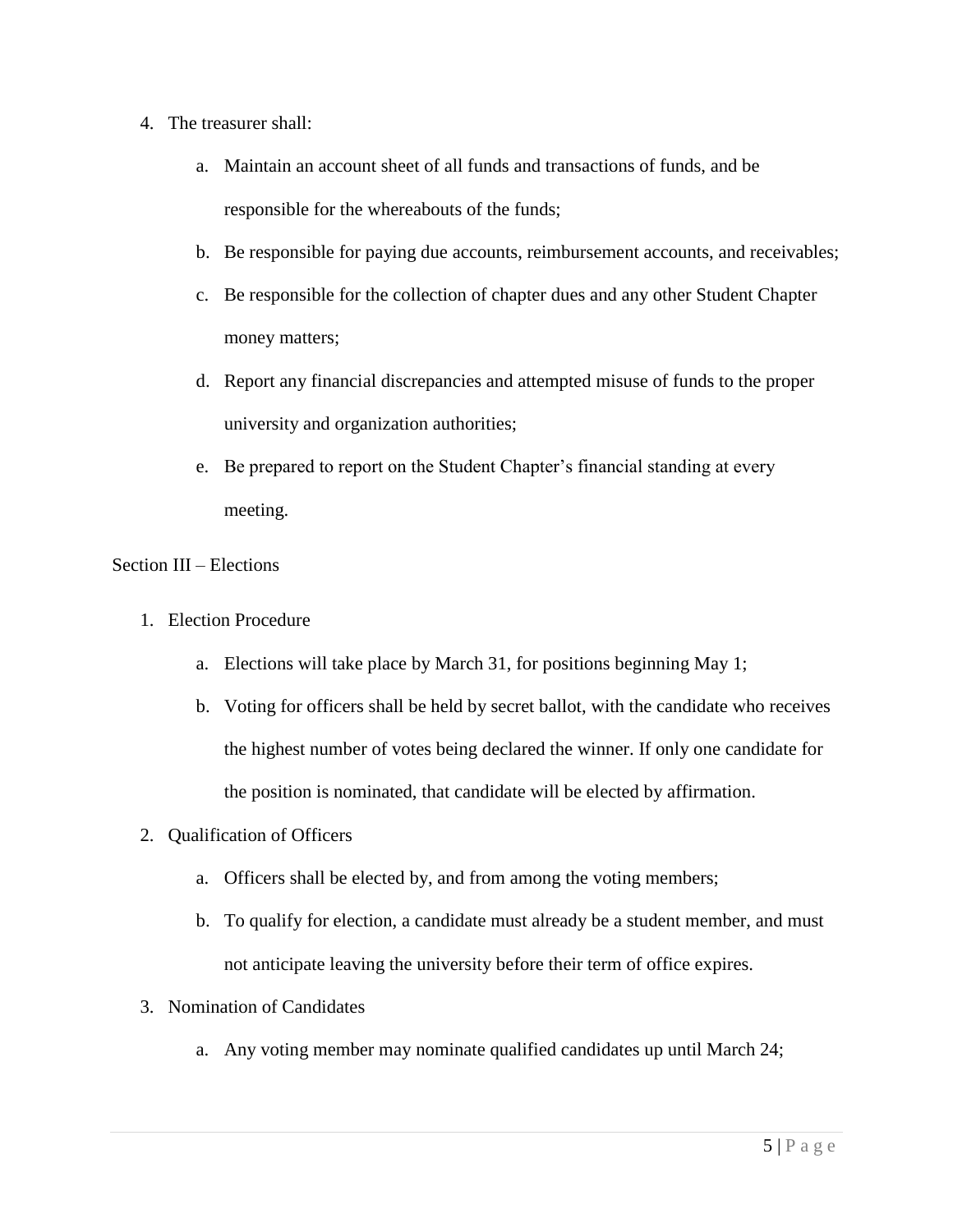- b. Election candidates will be confirmed once the nominee consents to the nomination.
- 4. Term of Office
	- a. Officers shall serve for a one-year term. The elected officers will take over their respective offices on May 1 of each year.
- 5. Procedure to Fill Vacancies
	- a. If a vacancy occurs in any elected office, the student members by a majority of the quorum shall elect replacements for the balance of the term;
	- b. In the interim between a vacancy being recognized and said vacancy being filled, the responsibilities of the vacant office shall be distributed as determined by the student members.
- 6. Impeachment
	- a. An officer may be impeached from office for discrediting the organization, or willfully breaking the regulations of student conduct by a two-thirds vote of a quorum of the voting members.

## ARTICLE V

## Organizational Structure

The president shall be responsible for establishing appropriate committees when the need is recognized by student members. The goals and purpose of the committees shall be proposed by the president and approved by a majority vote at quorum. The president shall recommend a willing chair of the committee who will be confirmed by a majority vote at quorum.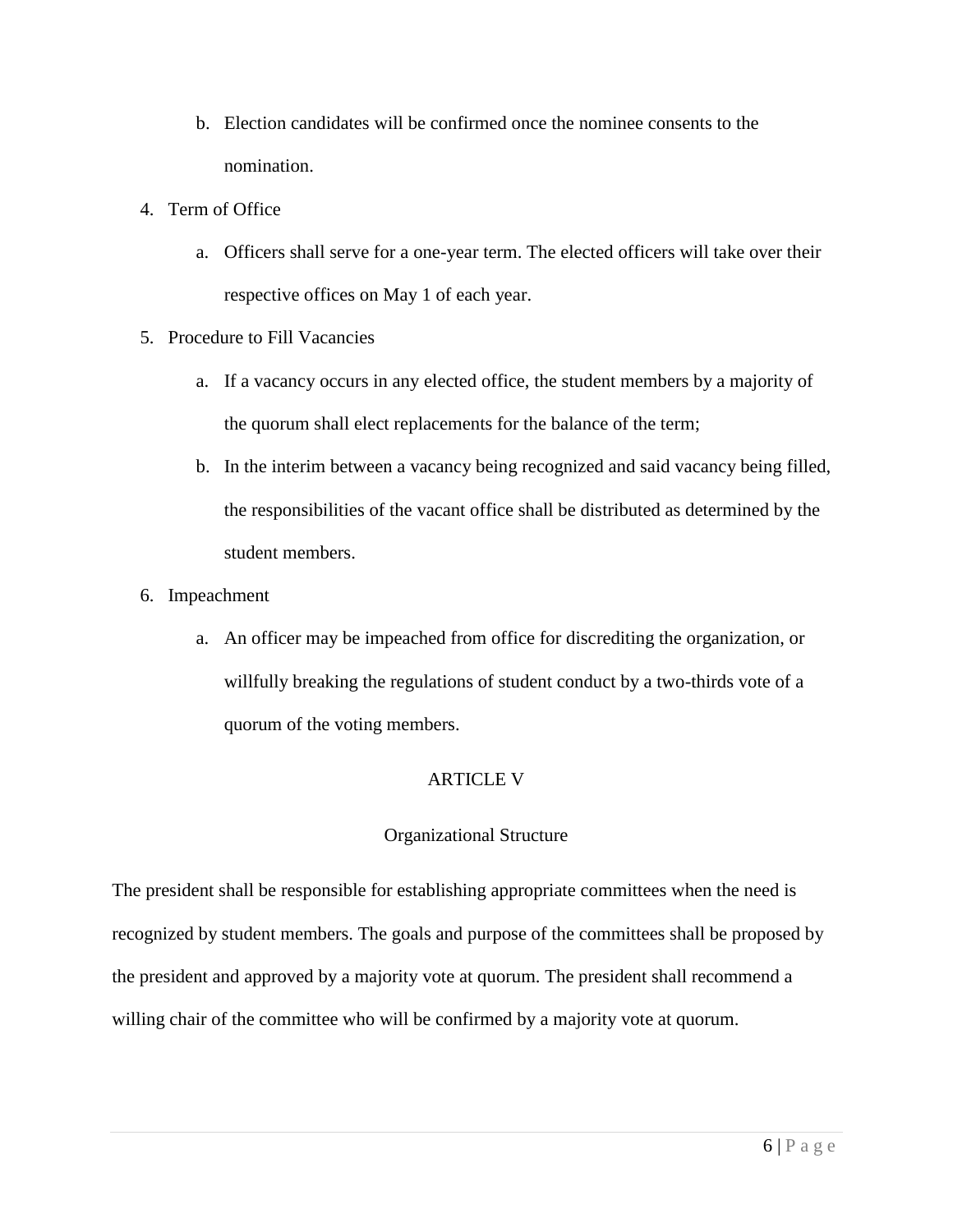The committee chair is responsible for accomplishing the goals that are set forth by the president. The committee chair will report committee findings to the officers of the Student Chapter.

# ARTICLE VI

## Advisor

## Section I

- 1. The Student Chapter shall have a faculty advisor. The advisor must be academic/administrative or managerial professional faculty or staff of the University;
- 2. The faculty advisor shall be duly accepted by the active members through a majority vote at quorum and shall be invited to attend meetings as a member;
- 3. The faculty advisor shall serve for a term of three years. There is no limit on the number of terms a faculty advisor may serve.
- 4. The duties of the faculty advisor shall be to:
	- a. Represent the Student Chapter to the administration as required;
	- b. Assist the Student Chapter by being willing to mentor, listen, counsel, and explain any issue which comes before the Student Chapter;
	- c. Attend meetings and Student Chapter functions whenever possible; and
	- d. Provide the Student Chapter with continuity during periods of academic inactivity.

# ARTICLE VII

# Rules of Procedure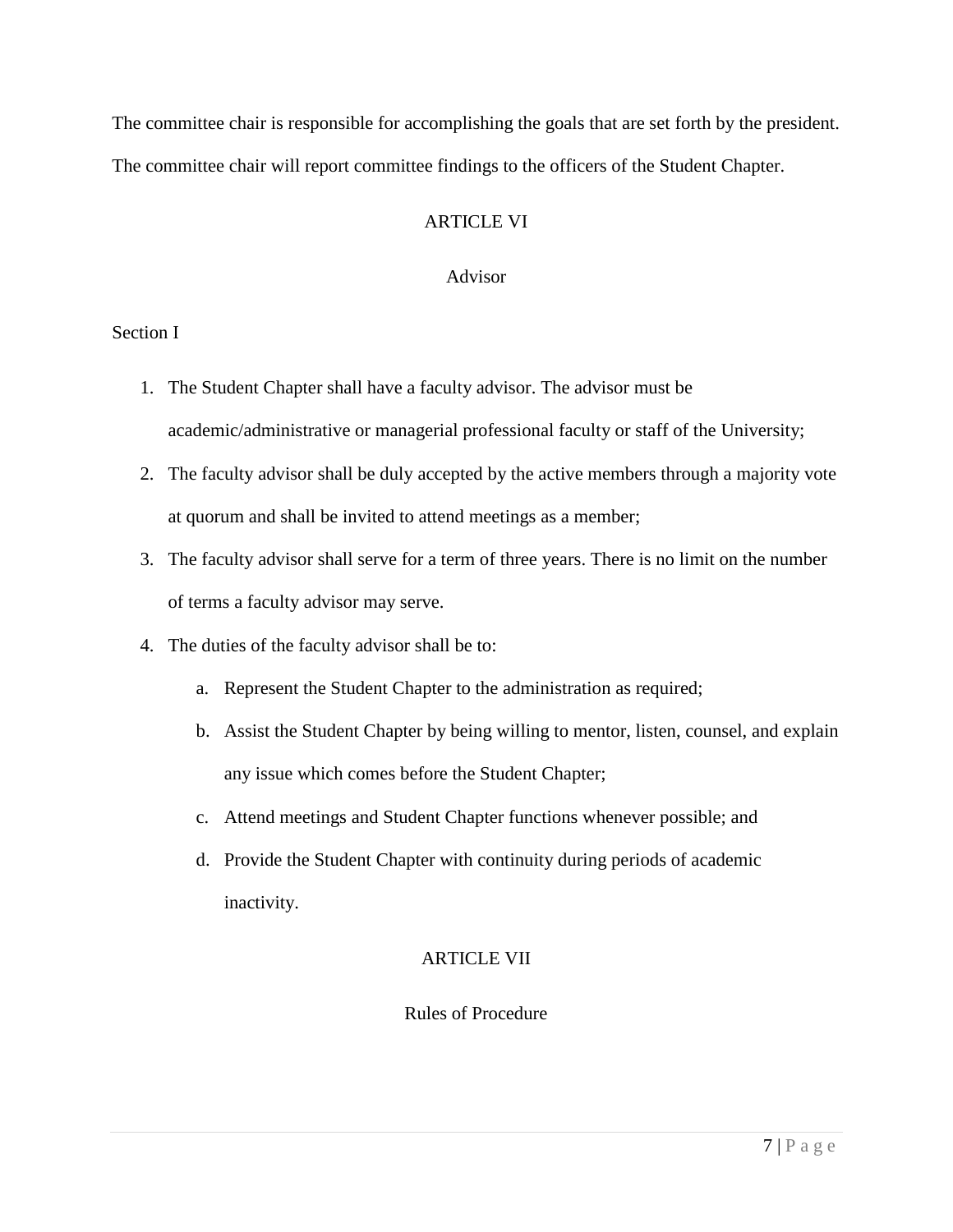- 1. Parliamentary Authority **Robert's Rules of Order** shall govern all Student Chapter proceedings;
- 2. There shall be at least three meetings per academic term during the regularly-scheduled academic year at the University with the first meeting per term to be scheduled within the first two weeks of the start of the term;
- 3. A quorum of the membership is defined as one-half of the voting members;
- 4. Minutes shall be kept at all Student Chapter meetings by the secretary;
- 5. The president has the authority to call a meeting outside of the regularly scheduled meetings, provided 48 hours' notice is given to the voting members.

## ARTICLE VIII

## Membership Fees

- 1. Membership fees for the year will be determined at the discretion of the voting members, with the default membership fee being \$0;
- 2. Failure to pay dues will result in an inactive membership;
- 3. Fees are due October 1 of each year.

## ARTICLE IX

## **Amendments**

This constitution and by-laws may be amended by a two-thirds vote at quorum of the voting members at a regular or special meeting of the membership, provided that the members are notified of such proposed amendments not less than 48 hours in advance of the meeting. Copies and changes of all amendments will be sent to MCAM for comments 2 business days prior to the meeting.